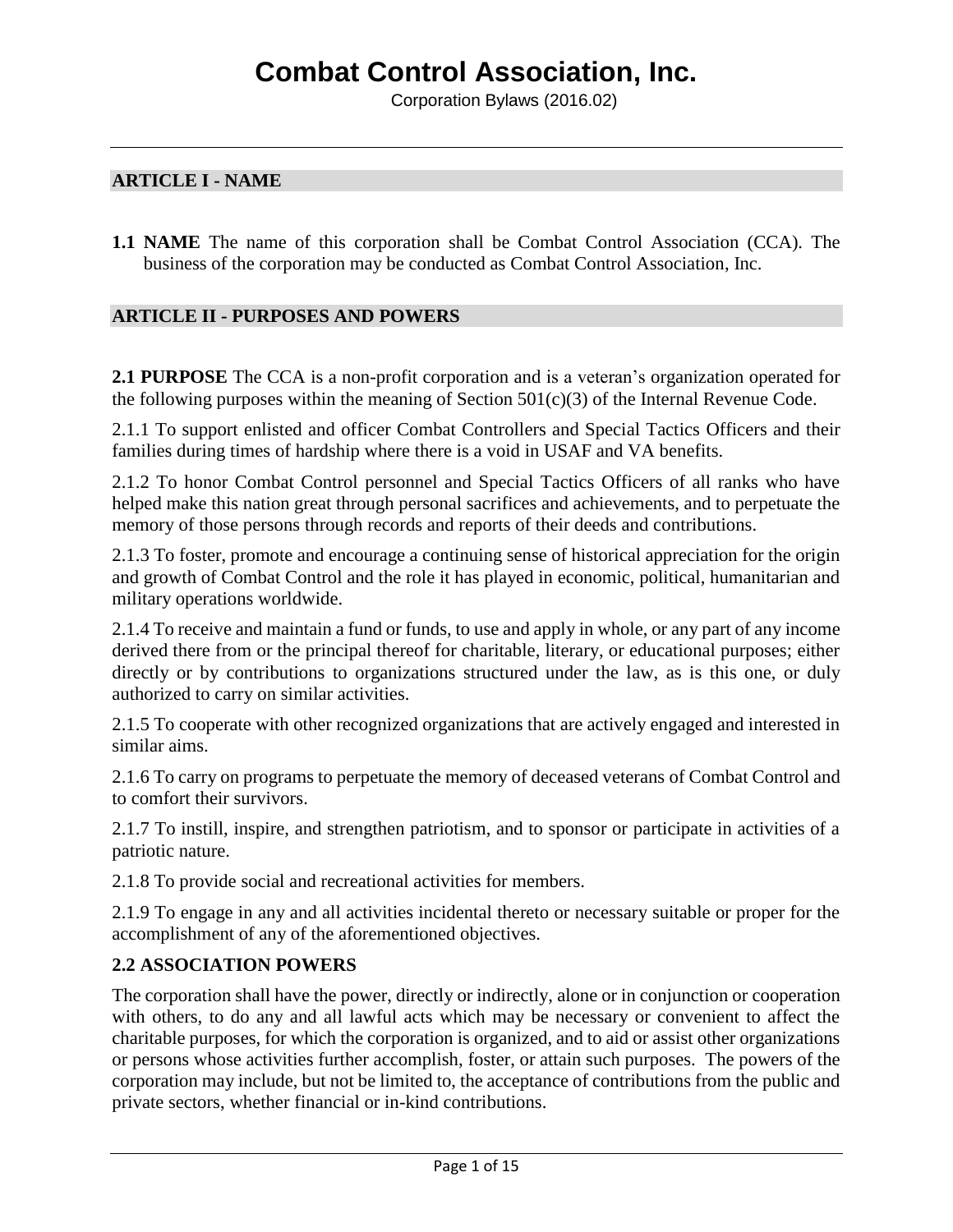# **2.3 NONPROFIT STATUS AND EXEMPT ACTIVITIES LIMITATION.**

2.3.1 The CCA is a Florida non-profit corporation, recognized as tax exempt under Section 501(c)(3) of the United States Internal Revenue Code.

2.3.2 Not withstanding any other provision of these Bylaws, no director, officer, employee, member, or representative of this corporation shall take any action or carry on any activity by or on behalf of the corporation not permitted to be taken or carried on by an organization exempt under Section 501(c)(3) of the Internal Revenue Code as it now exists or may be amended, or by any organization contributions to which are deductible under Section  $170(c)(2)$  of such Code and Regulations as it now exists or may be amended. No part of the net earnings of the corporation shall inure to the benefit or be distributable to any director, officer, member, or other private person, except that the corporation shall be authorized and empowered to pay reasonable compensation for services rendered and to make payments and distributions in furtherance of the purposes set forth in the Articles of Incorporation and these Bylaws.

2.3.3 Upon termination or dissolution of The CCA, any assets lawfully available for distribution shall be distributed to one (1) or more qualifying organizations described in Section  $501(c)(3)$  of the 1986 Internal Revenue Code (or described in any corresponding provision of any successor statute) which organization or organizations have a charitable purpose which, at least generally, includes a purpose similar to the terminating or dissolving corporation.

2.3.4 The organization to receive the assets of The CCA hereunder shall be selected in the discretion of a majority of the managing body of the corporation, and if its members cannot so agree, then the recipient organization shall be selected pursuant to a verified petition in equity filed in a court of proper jurisdiction against The CCA, by one (1) or more of its managing body which verified petition shall contain such statements as reasonably indicate the applicability of this section. The court upon a finding that this section is applicable shall select the qualifying organization or organizations to receive the assets to be distributed, giving preference if practicable to organizations located within the State of Florida.

2.3.5 In the event that the court shall find that this section is applicable but that there is no qualifying organization known to it which has a charitable purpose, which, at least generally, includes a purpose similar to The CCA, then the court shall direct the distribution of its assets lawfully available for distribution to the Treasurer of the State of Florida to be added to the general fund.

### **ARTICLE III - MEMBERSHIP**

### **3.1 MEMBERSHIP CLASSES AND DUES**

Membership classes are Regular, Honorary, or Associate members. Subclasses of members are Annual and Life. Members may resign their membership at any time. Qualifications for each class is: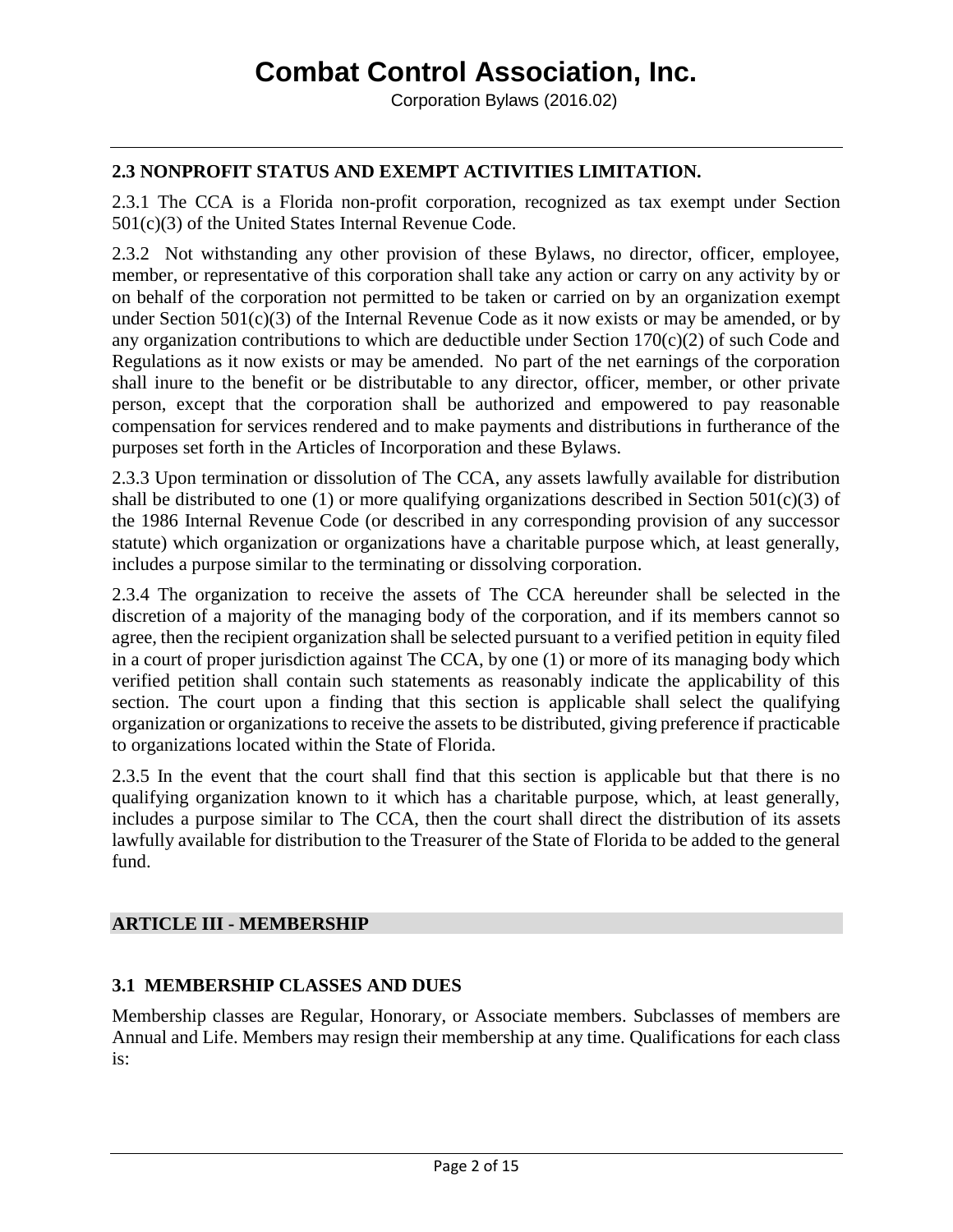Corporation Bylaws (2016.02)

3.1.1 **Regular Member**. Active duty, retired or separated military personnel who are or were qualified as Combat Controllers or Special Tactics Officers, who held an appropriate Primary, Control or Duty Air Force Specialty Code, in the USAF, the Reserves or National Guard. Regular members shall be entitled to vote and to hold office in the Association. Regular memberships shall be on an annual or lifetime basis.

3.1.2 **Associate Member**. Military or civilians not otherwise eligible for Regular membership, who shall apply for such membership, and be accepted by the Board of Directors or by a vote of the general membership. Foreign Combat Controllers who graduate from Combat Control School may be Associate members. Spouses of deceased life members and the spouse/next of kin of any KIA controller shall automatically be eligible for Associate life membership without any further payment of dues. Associate members may not hold any Association office or vote. Associate members may serve on non-policy making committees, but are not entitled to any Regular member privileges while in that capacity.

3.1.3 **Honorary Life Member**. Honorary Life Membership may be awarded to persons who have made a substantial contribution to the Combat Control career-field or the Combat Control Association. These persons have the same standards of excellence as every Combat Controller, but have never been assigned to a Combat Control or Special Tactics organization. The Board of Directors shall consider, deny or approve nominees for Honorary Life Membership.

# **3.2 DUES**

3.2.1 Annual member dues are \$50.00 per calendar year commencing on the date of payment.

3.2.2 Life member dues are \$150.00 payable at the time of application.

3.2.3 Individuals who are current Annual Members may upgrade their membership to a Life Time membership for \$150.00.

3.2.4 Honorary members and spouses of deceased life members do not pay dues.

# **3.3 MEMBERSHIP MEETINGS**

3.3.1 A **Regular Meetings** shall be held a minimum of once per year, in accordance with Florida state law, at a time and place designated by the President.

3.3.2 **Special Meetings**: Special meetings may be called by the President, the Executive Committee, or a simple majority of the board of directors. A petition signed by five percent of voting members may also call a special meeting.

3.3.3 **Notice of meetings** shall be provided to each member either by mail, electronic mail, or posted on available and customary media.

3.3.4. **Quorum**. A quorum shall consist of at least 25 Regular members (including proxies) in good standing. In the event there is no quorum, all matters pending vote of the membership shall continue in status quo. The Association Secretary, or another officer of the association if the Secretary is not available, shall have the membership roll available at general business meetings to verify membership status and establish existence of a quorum. Topics that require a vote may be presented to the members at large prior to the General Business meeting and votes received by any officer of the Association, may be counted as part of the Quorum. All votes must be verified,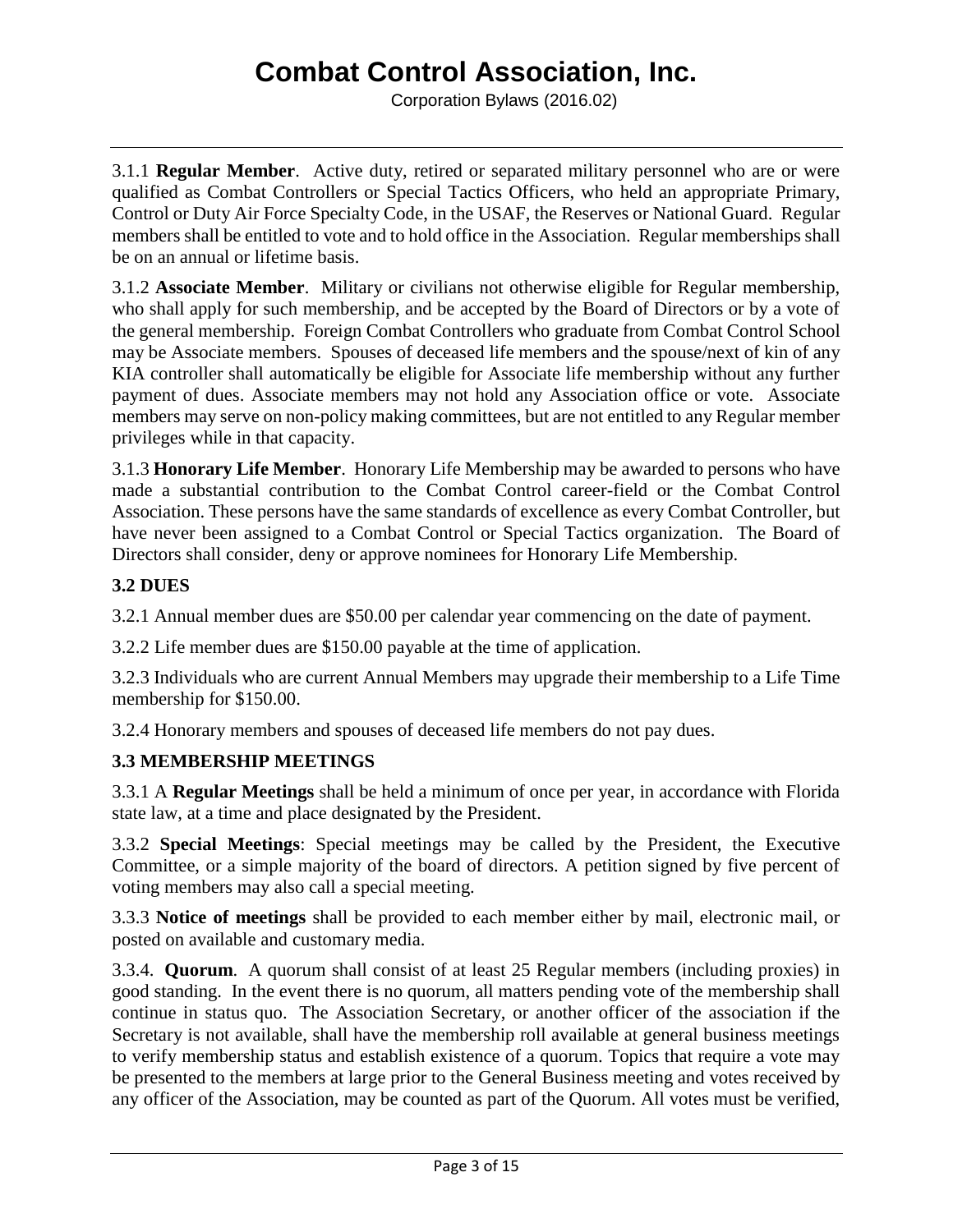by an Officer of the Association, as being received by a regular member in good standing before the vote can be counted as part of the Quorum.

3.3.5. **Voting** Only Regular members in good standing may vote in a general business meeting. Each Regular member shall be entitled to one vote on each issue properly introduced for determination by vote. Regular members in good standing may invest their proxy vote to a Regular member in good standing on any or all issue(s) to be decided. Regular members in good standing may also cast their vote by common means of communication approved by the board to include online voting through the CCA website.

3.3.6. **Voting By Officers And Directors**. The officers of the Association and members of the Board of Directors shall be entitled to all of the privileges and benefits of the Regular members attending the general business meeting. Officers and Directors that are unable to attend the regular meeting may cast their votes via proxy or by common means of communication as discussed in paragraph 3.3.5.

3.3.7. **Rules And Procedures**. All meetings will be conducted in accordance with Robert's Rules of Order.

# **ARTICLE IV - BOARD OF DIRECTORS**

## **4.1 NUMBER OF DIRECTORS**

The CCA shall have a board of directors consisting of seven (7) directors.

### **4.2 POWERS**

All corporate powers shall be exercised by or under the authority of the board and the affairs of the CCA. Shall be managed under the direction of the board, except as otherwise provided by law. In addition to such powers as are specifically conferred upon it by these By-Laws, the Board of Directors shall be responsible for the general management of the affairs of the Association, future planning of Association matters and make such directives and decisions it deems advisable to insure that matters of business are consistent with the aims of the By-Laws.

### **4.3 TERMS**

4.3.1 All directors shall be elected to serve a three-year term however the term may be extended until a successor has been elected.

4.3.2 Director terms shall be staggered so that approximately one third the number of directors will end their terms in any given year. Elections will be for 2 board members each year with three being elected every third year

4.3.3 Directors may serve terms in succession.

4.3.4 The term of office shall be considered to begin January 1st and end December 31st of the third year in office, unless the term is extended until such time as a successor has been elected.

# **4.4 QUALIFICATIONS AND ELECTION OF DIRECTORS**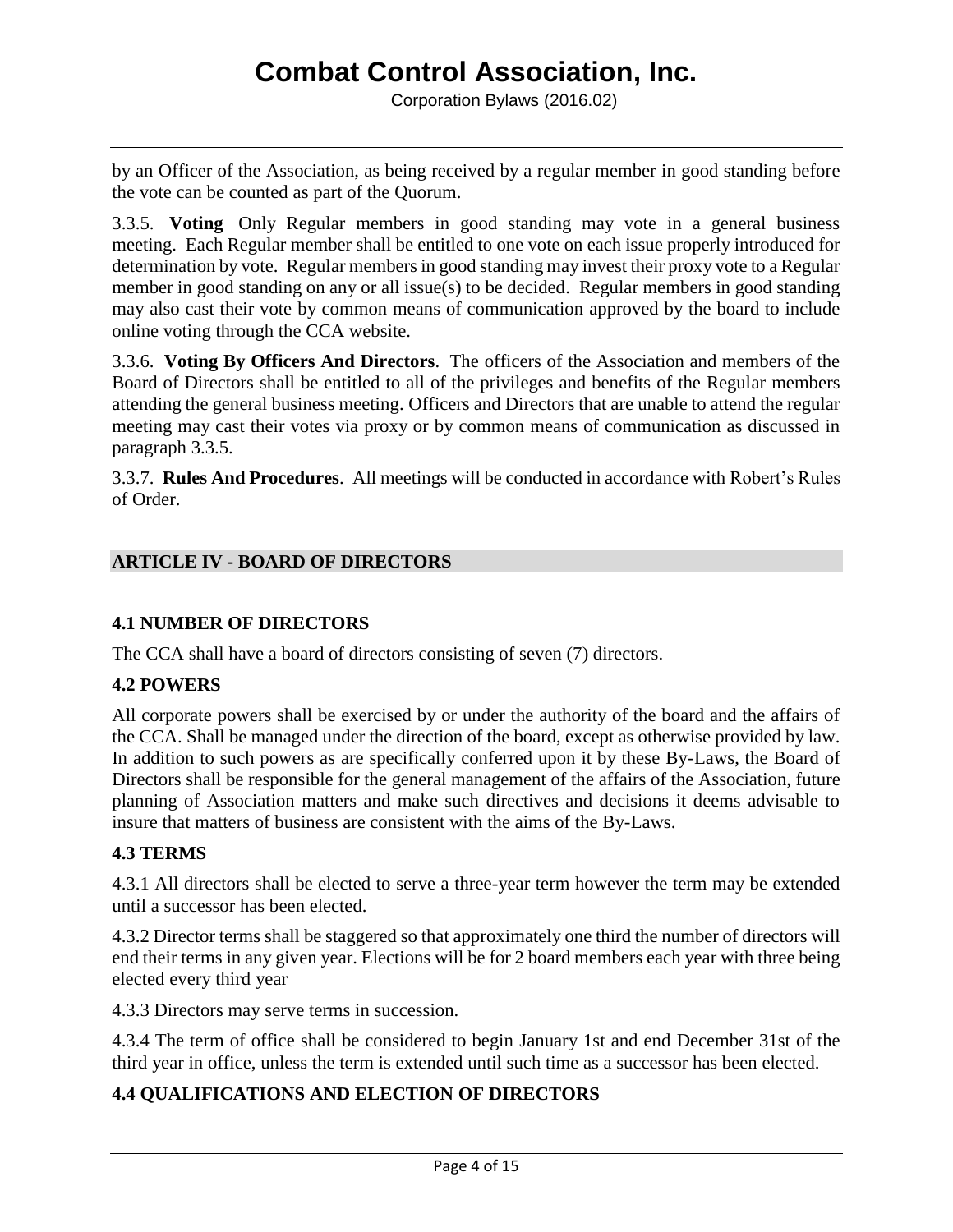Corporation Bylaws (2016.02)

In order to be eligible to serve as a director on the board of directors, the individual must be 18 years of age and a current Life or Regular member of the association. The election of directors to replace those who have fulfilled their term of office shall take place in September of each year.

# **4.5 VACANCIES**

Unexpected vacancies in the board of directors due to resignation, death, or removal shall be filled by a majority vote of the board for the balance of the term of the director being replaced.

# **4.6 REMOVAL OF DIRECTORS**

4.6.1 A director may be removed by two-thirds vote of the board of directors then in office, if the director is absent and unexcused from four or more meetings of the board of directors in a twelvemonth period. The board president is empowered to excuse directors from attendance for a reason deemed adequate by the board president. The president shall not have the power to excuse him/herself from the board meeting attendance and in that case, the board vice president shall excuse the president.

4.6.2 A director may be removed for cause or no cause, by a majority vote of the membership, if before any meeting of the membership at which a vote on removal will be made the director in question is given electronic or written notification of the membership's intention to discuss her/his case and is given the opportunity to be heard at an officially called regular or special meeting of the membership.

## **4.7 BOARD OF DIRECTORS MEETINGS.**

4.7.1 **Regular Meetings**. The board of directors shall meet at such times and places designated by the President. The President shall call a special meeting on his own volition, or upon written request of the Vice President, or simple majority vote of the Board of Directors. Board meetings shall be held upon four (4) days' notice by first-class mail, electronic mail, or facsimile transmission or twenty-four (24) hours' notice delivered personally or by telephone call or text message. If sent by mail, facsimile transmission, or electronic mail, the notice shall be deemed to be delivered upon its deposit in the mail or transmission system. Notice of meetings shall specify the place, day, and hour of meeting and if appropriate include a telephone conference call-in number and instructions. The purpose of the meeting need not be specified.

4.7.2 **Special Meetings**. Special meetings of the board may be called by the president, vice president, secretary, treasurer, or any two (2) other directors of the board of directors. A special meeting must be preceded by at least 2 days' notice to each director of the date, time, and place, and purpose, of the meeting.

4.7.3 **Waiver of Notice**. Any director may waive notice of any meeting, in accordance with Florida State law.

## **4.8 MANNER OF ACTING.**

4.8.1 **Quorum**. A majority of the directors in office immediately before a meeting shall constitute a quorum for the transaction of business at that meeting of the board. No business shall be considered by the board at any meeting at which a quorum is not present.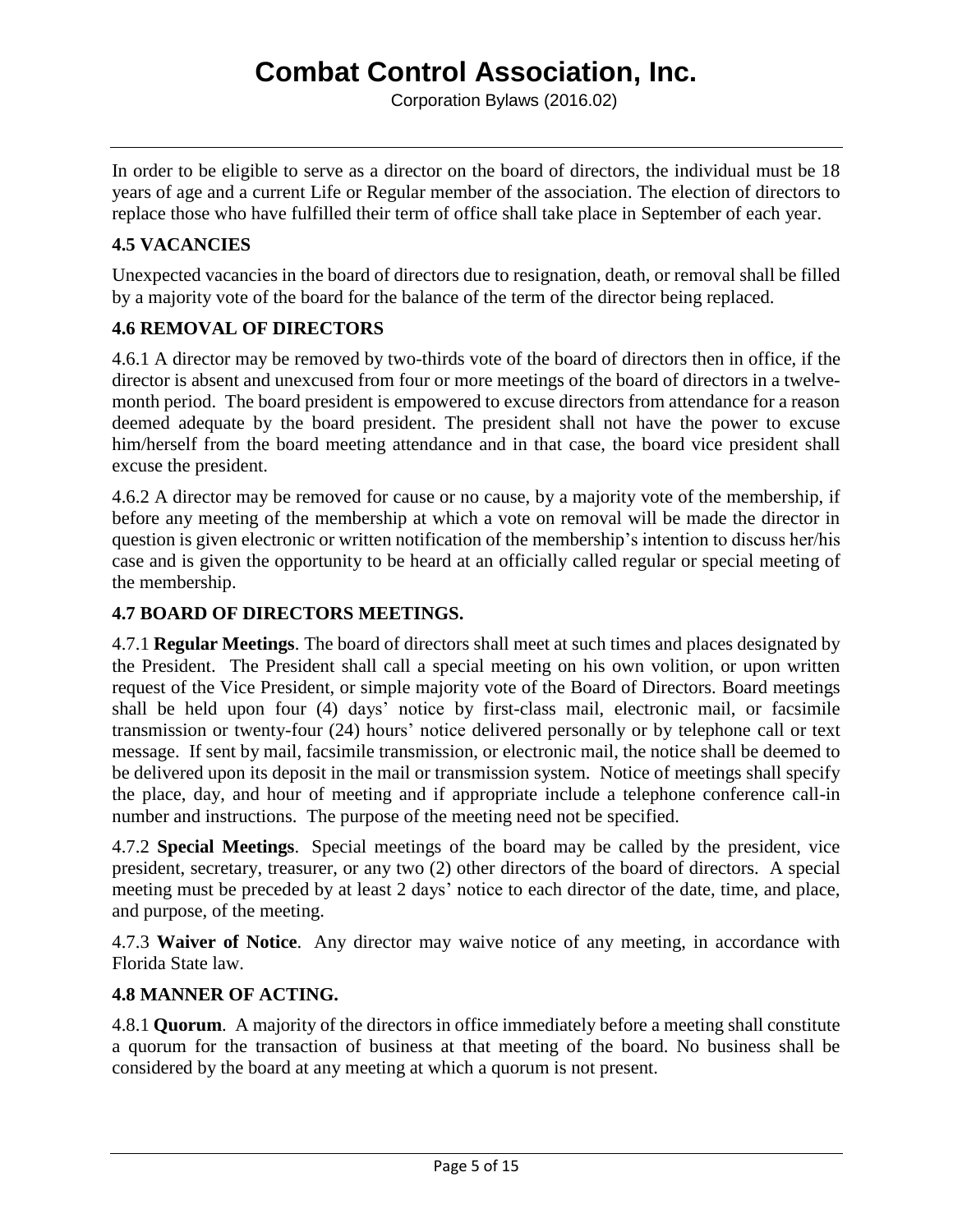4.8.2 **Majority Vote**. Except as otherwise required by law or by the articles of incorporation, the act of the majority of the directors present at a meeting at which a quorum is present shall be the act of the board.

4.8.3 **Hung Board Decisions**. On the occasion that directors of the board are unable to make a decision based on a tied number of votes, the President, Vice President and Treasurer in that order shall have the power to swing the vote based on his/her discretion.

4.8.4 **Participation**. Except as required otherwise by law, the Articles of Incorporation, or these Bylaws, directors may participate in a regular or special meeting through the use of any means of communication by which all directors participating may simultaneously hear each other during the meeting, including in person, internet video meeting or by telephonic conference call.

# **4.9 COMPENSATION FOR BOARD SERVICE**

Directors shall receive no compensation for carrying out their duties as directors. The board may adopt policies providing for reasonable reimbursement of directors for expenses incurred in conjunction with carrying out board responsibilities, such as travel expenses to attend board meetings.

# **4.10 COMPENSATION FOR PROFESSIONAL SERVICES BY DIRECTORS**

Directors are not restricted from being remunerated for professional services provided to the corporation. Such remuneration shall be reasonable and fair to the corporation and must be reviewed and approved in accordance with the board Conflict of Interest policy and state law.

### **ARTICLE V - COMMITTEES**

# **5.1 COMMITTEES**

The board of directors may, by resolution, adopted by a majority of the directors then in office, designate one or more committees, each consisting of two or more members, to serve at the pleasure of the board. Committees may be either a "standing committee," appointed for a definite time, as a session or a year; or a "special committee," appointed for a special purpose. Any committee, to the extent provided in the resolution, shall have all the authority granted in the resolution, except that no committee, regardless of board resolution, may:

5.1.1 take any final action on matters which also requires board members' approval or approval of a majority of all members;

5.1.2 fill vacancies on the board of directors of in any committee which has the authority of the board;

5.1.3 add to, amend or repeal the letter of incorporation or Bylaws;

5.1.4 amend or repeal any resolution of the board of directors which by its express terms is not so amendable or repealable;

5.1.5 appoint any other committees of the board of directors or the members of these committees;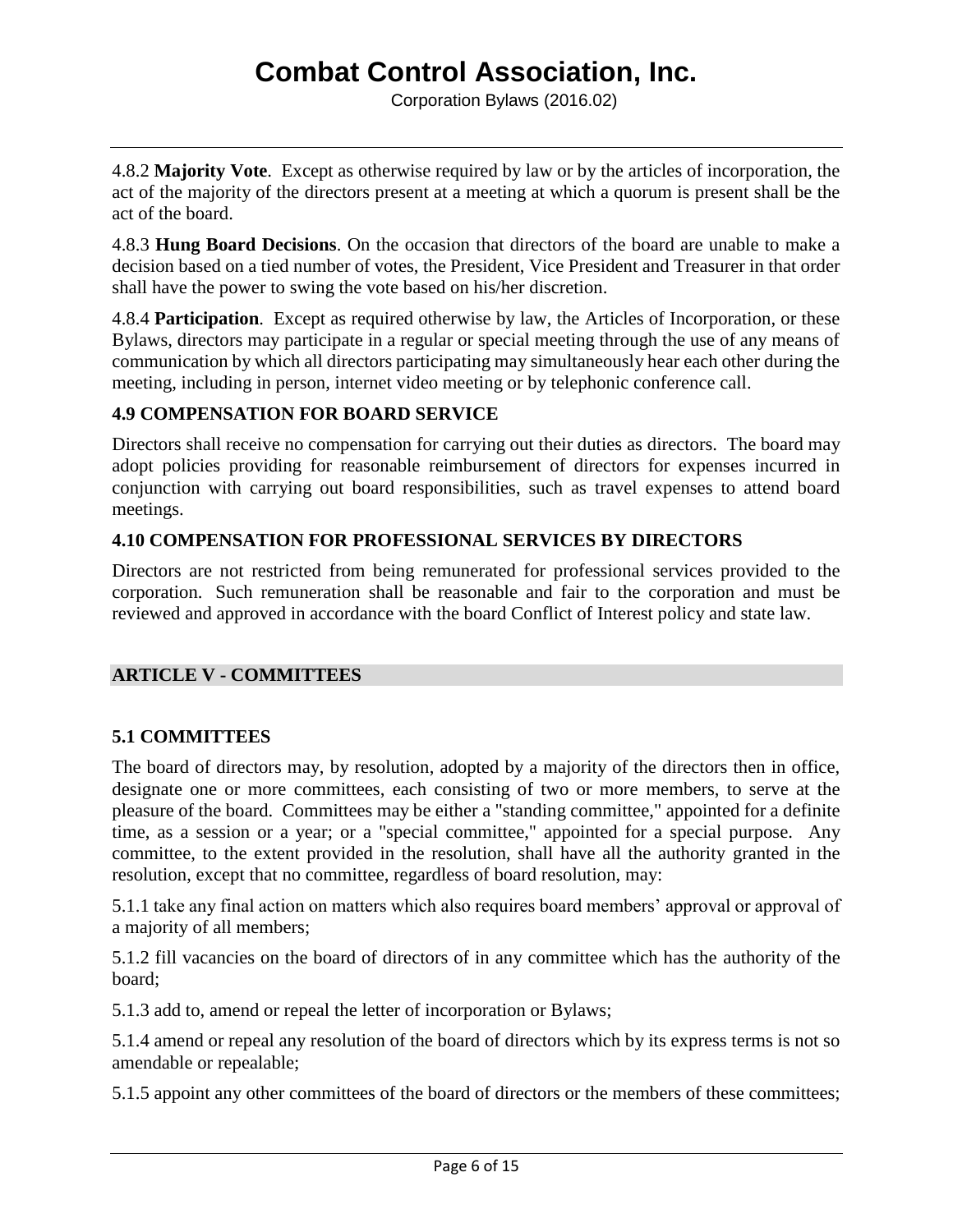5.1.6 expend corporate funds to support a nominee for director; or

5.1.7 approve any transaction to which the corporation is a party and one or more directors have a material financial interest, or between the corporation and one or more of its directors or between the corporation or any person in which one or more of its directors have a material financial interest.

## **5.2 STANDING COMMITTEES**

5.2.1 **EXECUTIVE COMMITTEE**. The Executive Committee shall consist of the President, Vice-President, Secretary, and Treasurer. Except as stated above, the Executive Committee shall have all the powers and authority of the board of directors in the intervals between meetings of the board of directors, and is subject to the direction and control of the full board.

5.2.2 **NOMINATING COMMITTEE**. Prior to any Association election, the Board of Directors shall appoint a Nominating Committee, or it may reserve this function for itself. The Nominating Committee shall meet at a time and place selected by the President with the concurrence of the Board of Directors and shall proffer the name of at least one nominee for each elected office that is to become vacant in the following year and which is to be filled by election during the next election cycle. Prior to the next general business meeting, The Nominating Committee may solicit nominations from the membership by personal, electronic or written communications.

5.2.3 **REUNION COMMITTEE**. During those years in which there is a reunion or national convention, a reunion committee will be formed to handle the details and functions of the reunion. Any funds needed shall be coordinated with the Board of Directors. No commitments will be made without the approval of the Board.

5.2.5 **HALL OF FAME**. The Board of Directors will administer the CCA Hall of Fame (HoF) under the guidelines published in the HOF Annex. The CCA President, with the approval of the BoD, appoints a CCA HoF Committee of a minimum of five and no more than seven members, of which no fewer than two members will be active duty. All HoF committee members will be Life Members of the CCA.

The CCA will publish requests for HoF nominations in the April CCA Newsletter and post on the CCA website. The CCA will accept nominations at any time, but no later than 31 July of the year to be considered. Nominations received after the deadline will be held for following year's selection process. Nominations that fall short of the HoF Committees selection criteria will be returned to the nominator with an appropriate letter of explanation. The committee will review nominations and finalize their selections in sufficient time to present their recommendations to the CCA BoD at the August meeting. Once approved by the CCA BoD, the CCA President will then send a letter to the selectees as soon as possible to provide sufficient time for the selectees to plan their attendance at the annual reunion where the final presentation will be made. A courtesy copy of the selection letter will be sent to the person who submitted the nomination.

5.2.6 **SCHOLORSHIP**. The Board of Directors will administer the Mark Forester Scholarship under the guidelines published in the Scholarship Annex. The Board will select one Board member to oversee and guide the scholarship committee and process. The committee will be an impartial committee of five people (to include one CCA board member, once active duty STO, one retire STO/CCT Officer, one active duty CCT, and one retired CCT). Board member will be the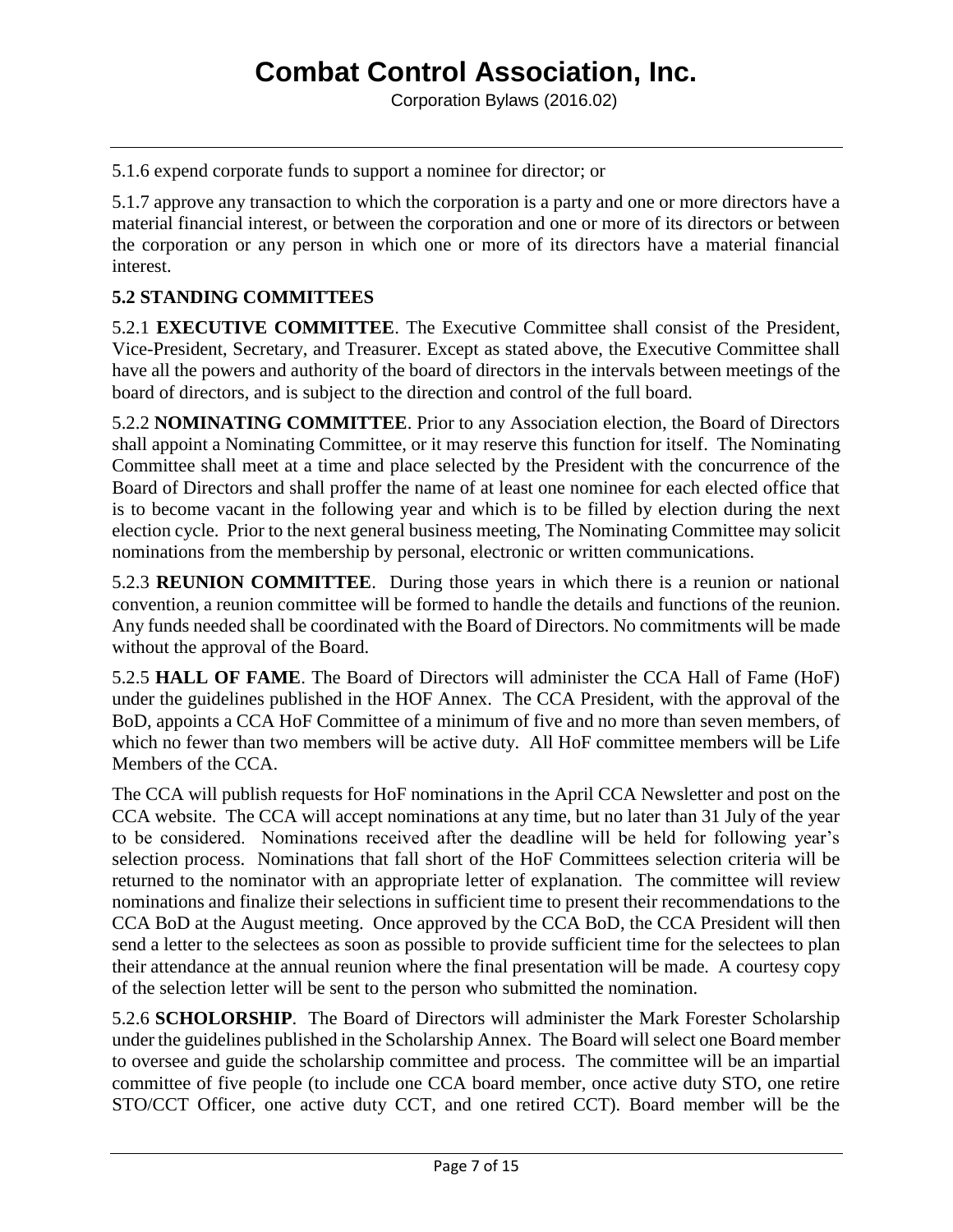Corporation Bylaws (2016.02)

tiebreaker if necessary; otherwise the board member will not vote.

The scholarship committee will work independently, without collusion, and present their tally sheet, clearly identifying each candidate in rank order. No committee member will be related to any applicant. Judges will base their selections only on the applications submitted. Applicant's name, race, and sex will not appear on any portion of the application seen by the judges. Applications will be evaluated based on the criteria published in the Scholarship Annex.

5.3 **ADDITIONAL COMMITTEES**. When deemed necessary, the Board of Directors may appoint additional committee to review and report on individual subjects necessary for the board to make informed decisions. The resolution appointing additional committees will include the task, objectives, limits, reporting process and the exact data and time the committee will be in effect.

5.4 **DUTIES**. Each committee shall perform the duties assigned according to the Constitution and By-Laws of the Association. The President shall resolve any questions that may arise as to the jurisdiction of a committee.

5.5 **QUORUM**. A quorum of any committee shall consist of a simple majority of its members.

5.6 **MEETINGS**. Each committee shall meet from time to time after due notice and call by the Chairman. The majority of members of a committee may request a meeting.

5.7 **APPROPRIATIONS**. The Chairman of any committee may make application to the Executive Committee and/or to the Board of Directors for the appropriation of funds for the work of the committee. No committee shall have the authority to incur any indebtedness of pecuniary liability for which the Association shall be responsible, except to the extent authorized in advance by the Executive Committee or Board of Directors.

5.8 **REPORTS**. Each committee shall keep a record of its proceedings and shall make a written report of its activities as required by the Board of Directors.

5.9 **REMOVAL**. Appointed committee members serve at the pleasure of the Board and may be removed accordingly, or may be removed by the written request of two-thirds of the committee members.

# **5.10 MEETINGS AND ACTION OF COMMITTEES**

Meetings and action of the committees shall be governed by and held and taken in accordance with, the provisions of Article IV of these Bylaws concerning meetings of the directors, with such changes in the context of those Bylaws as are necessary to substitute the committee and its members for the board of directors and its members, except that the time for regular meetings of committees may be determined either by resolution of the board of directors or by resolution of the committee. Special meetings of the committee may also be called by resolution of the board of directors. Notice of special meetings of committees shall also be given to any and all alternate members, who shall have the right to attend all meetings of the committee. Minutes shall be kept of each meeting of any committee and shall be filed with the corporate records. The board of directors may adopt rules for the governing of the committee not inconsistent with the provision of these Bylaws. Meetings will conform to the extent possible to Roberts Rules of Order, Newly Revised during all meetings.

# **5.11 INFORMAL ACTION BY THE BOARD OF DIRECTORS**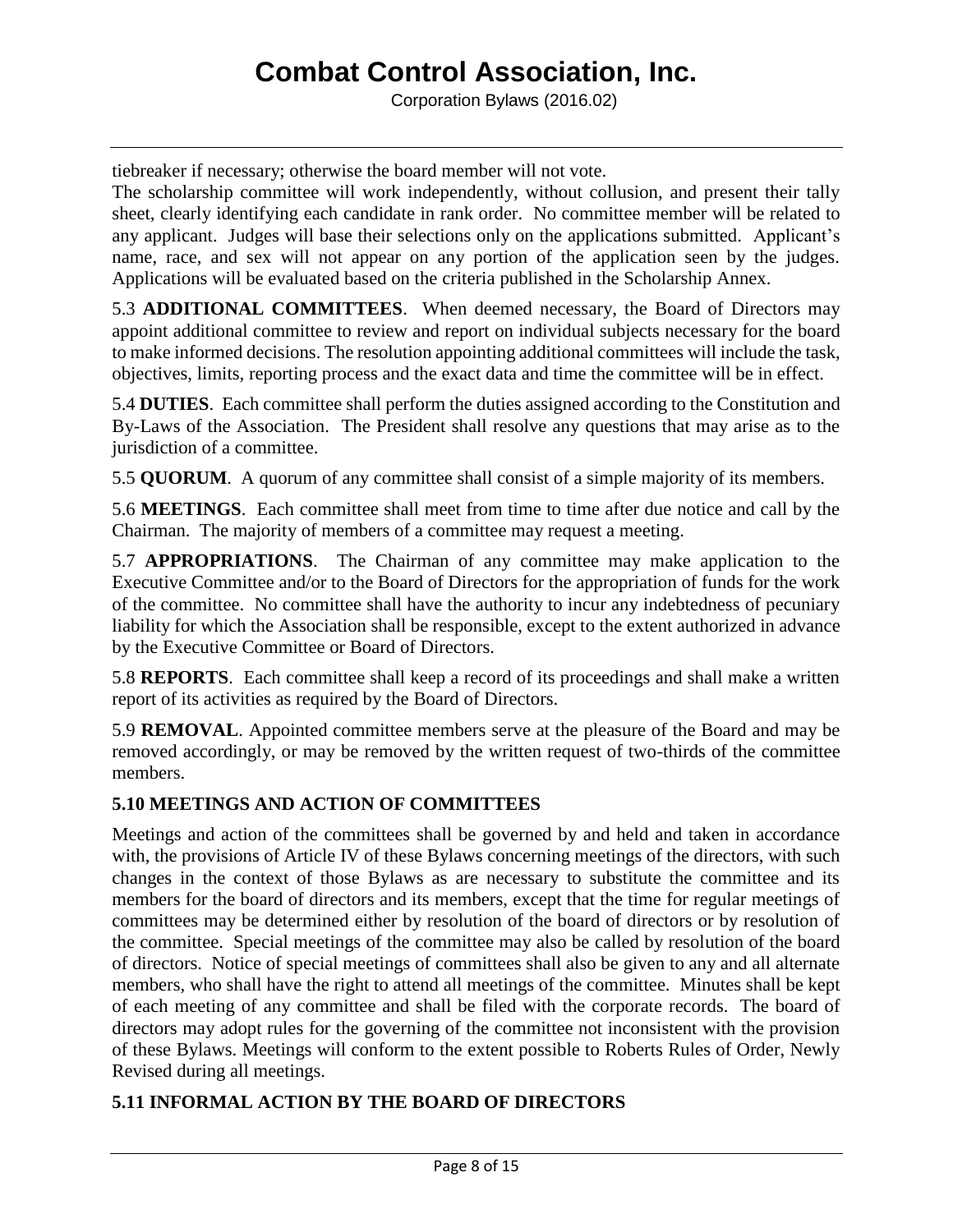Corporation Bylaws (2016.02)

Any action required or permitted to be taken by the board of directors at a meeting may be taken without a meeting if consent in writing, setting forth the action so taken, shall be agreed by the consensus of a quorum. For purposes of this section an e-mail transmission from an e-mail address on record constitutes a valid writing. Additionally, online web form consensus may be used as long as it includes a method for directors to record opinions about the resolution. The intent of this provision is to allow the board of directors to use email and web forms to approve actions, as long as a quorum of board members gives consent.

## **ARTICLE VI - OFFICERS**

## **6.1 BOARD OFFICERS**

The officers of the corporation shall be a board President, Vice-President, Secretary, and Treasurer, all of whom shall be chosen by, and serve at the pleasure of, the board of directors. Each board officer shall have the authority and shall perform the duties set forth in these Bylaws or by resolution of the board or by direction of an officer authorized by the board to prescribe the duties and authority of other officers. One person may hold two or more board offices, but no board officer may act in more than one capacity where action of two or more officers is required.

## **6.2 ELECTION OF OFFICERS**

Immediately after a Board Election, the new board will hold a meeting to elect the officers for the next year. The meeting will be chaired by a returning board member in the following order, President, Vice President, Secretary, Treasurer, board member with the most consecutive board time and then by oldest in chronological age. Nominations will be taken for each office and a secret written ballot will be taken. In the event of a single nominee a voice vote may be used. If board members are attending remotely their voice vote may also be admitted. The Chairman will be responsible for recording the minutes of this meeting.

# **6.3 TERM OF OFFICE**

Each officer shall serve a one-year term of office. The president and treasurer may not serve more than two (2) consecutive terms of office. Unless unanimously elected by the board at the end of his/her three (3) year terms or to fill a vacancy in an officer position, each board officer's term of office shall begin upon the adjournment of the board meeting at which elected and shall end upon the adjournment of the board meeting during which a successor is elected.

### **6.4 REMOVAL AND RESIGNATION**

The board of directors may remove an officer at any time, with or without cause. Any officer may resign at any time by giving written notice to the corporation without prejudice to the rights, if any, of the corporation under any contract to which the officer is a party. Any resignation shall take effect at the date of the receipt of the notice or at any later time specified in the notice, unless otherwise specified in the notice. The acceptance of the resignation shall not be necessary to make it effective.

### **6.5 BOARD PRESIDENT**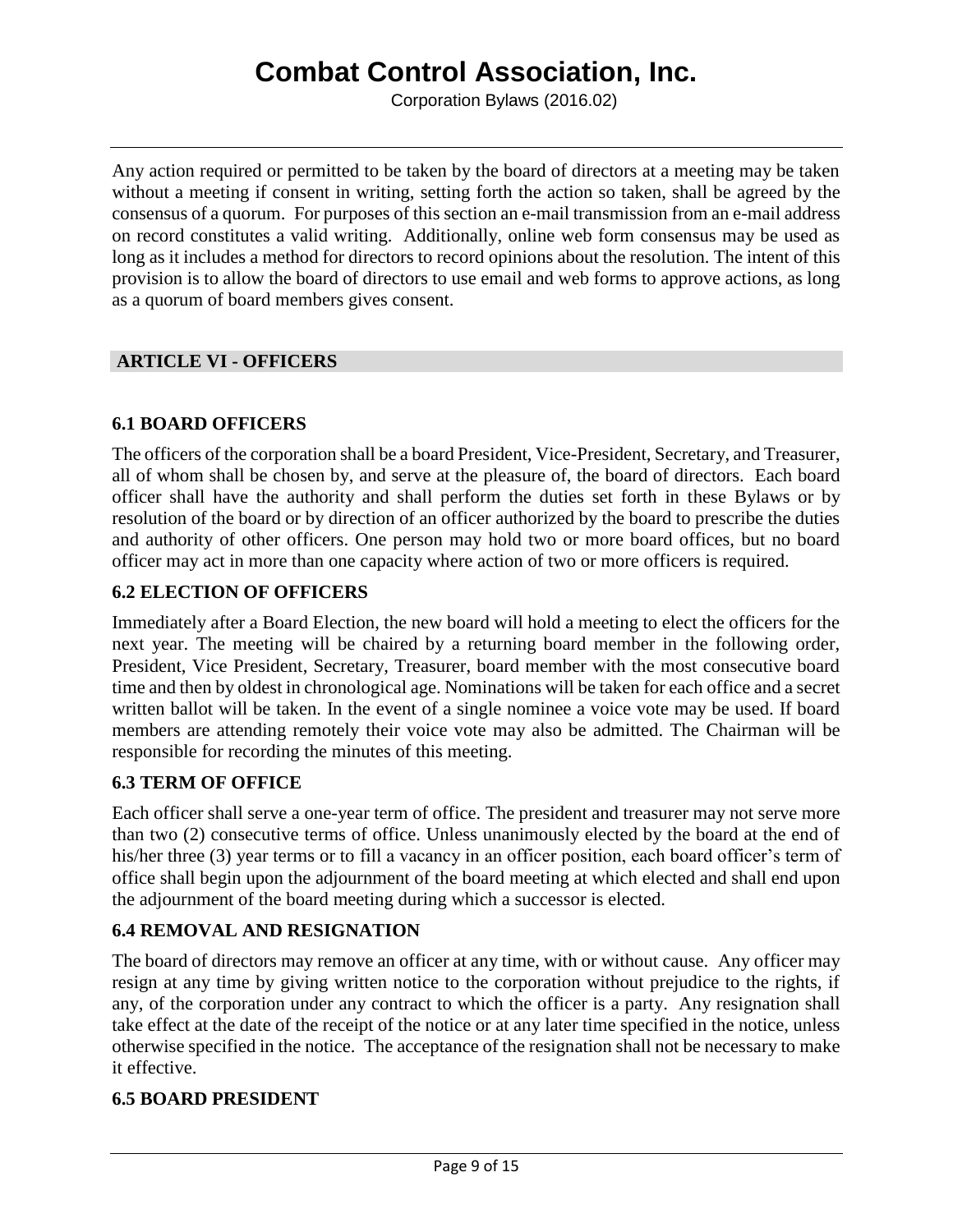Corporation Bylaws (2016.02)

The board president shall be the chief volunteer officer of the corporation. The board president shall lead the board of directors in performing its duties and responsibilities, including, if present, presiding at all meetings of the board of directors, and shall perform all other duties incident to the office or properly required by the board of directors.

## **6.6 VICE PRESIDENT**

In the absence or disability of the board president, the vice-president shall perform the duties of the board president. When so acting, the vice-president shall have all the powers of and be subject to all the restrictions upon the board president. The vice-president shall have such other powers and perform such other duties prescribed for them by the board of directors or the board president. The vice-president shall normally accede to the office of board president upon the completion of the board president's term of office**.**

# **6.7 SECRETARY**

The secretary shall keep or cause to be kept a book of minutes of all meetings and actions of directors and committees of directors. The minutes of each meeting shall state the time and place that it was held and such other information as shall be necessary to determine the actions taken and whether the meeting was held in accordance with the law and these Bylaws. The secretary shall cause notice to be given of all meetings of directors and committees as required by the Bylaws. The secretary shall have such other powers and perform such other duties as may be prescribed by the board of directors or the board president**.** The secretary may appoint, with approval of the board, a director to assist in performance of all or part of the duties of the secretary. Members of the Executive Committee, the Board of Directors, and any committee established by the Association, shall provide the Secretary with copies of any correspondence and other documentation relating to their function on a regular and timely basis. He shall coordinate with the Treasurer as necessary to file the Association's tax-exempt paperwork with the state of Florida and the Internal Revenue Service. The Secretary shall perform any and all administrative functions required by the President, the Board of Directors, or the Association. He shall maintain/oversee a Combat Control homepage, database of deceased Combat Controllers, and historical records of Combat Control units or personnel accomplishments. He shall maintain membership rolls, membership directories, and prepare membership credentials.

### **6.8 TREASURER**

The treasurer shall be the lead director for oversight of the financial condition and affairs of the corporation. The treasurer shall oversee and keep the board informed of the financial condition of the corporation and of audit or financial review results. In conjunction with other directors or officers, the treasurer shall oversee budget preparation and shall ensure that appropriate financial reports, including an account of major transactions and the financial condition of the corporation, are made available to the board of directors on a timely basis or as may be required by the board of directors. The treasurer shall perform all duties properly required by the board of directors or the board president. The treasurer may appoint, with approval of the board a qualified fiscal agent or member of the staff to assist in performance of all or part of the duties of the treasurer. Account books shall be maintained and open to inspection by any member of the Board of Directors. Any investments shall be made at fair market value and approved in writing in a contractual agreement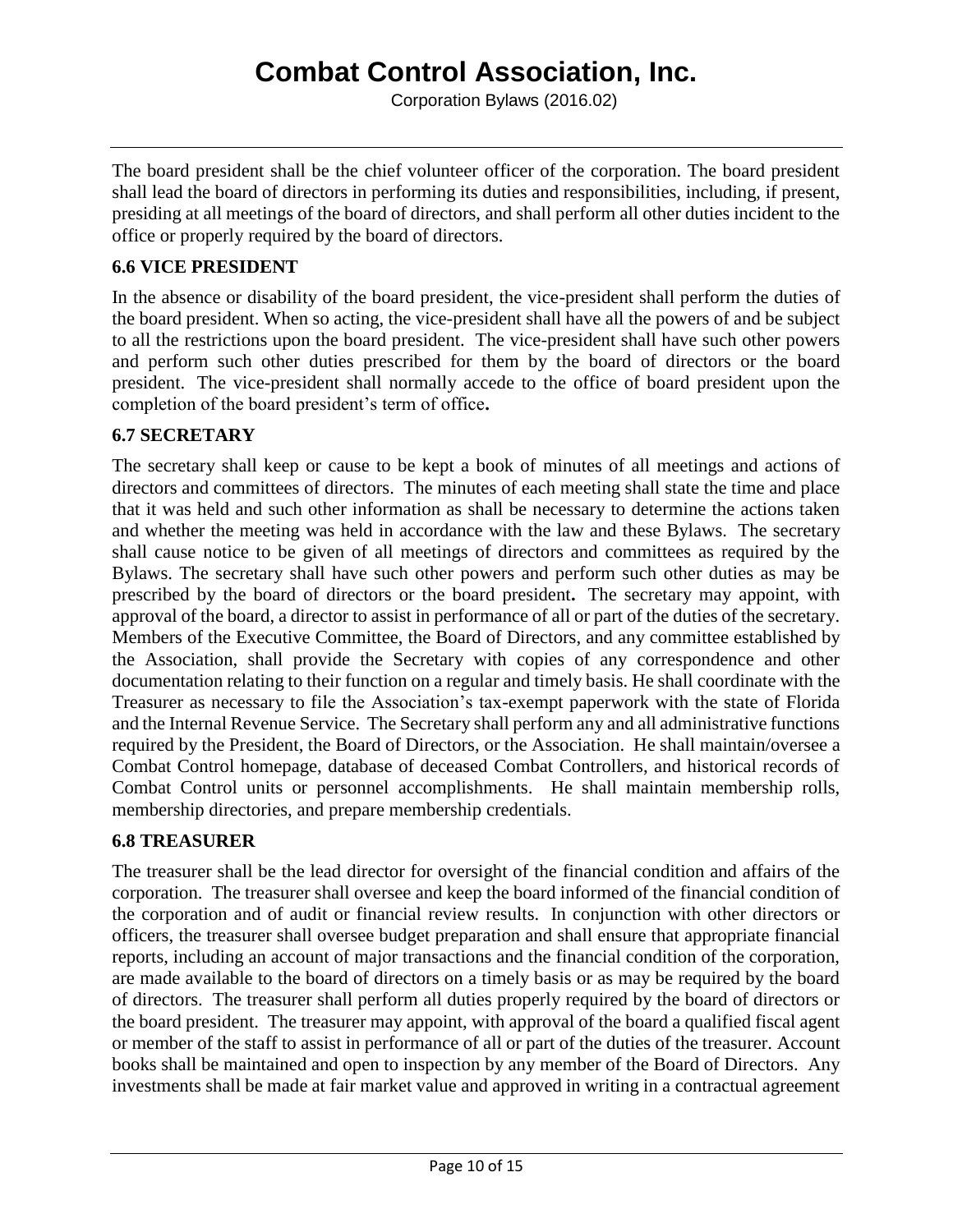Corporation Bylaws (2016.02)

to the effect the Association shall be without any risk. In the event the Secretary is not available at business or board meetings; the Treasure will be responsible for providing the Secretary's report.

## **ARTICLE VII - FINANNCIALS**

## **7.1 CONTRACTS AND OTHER WRITINGS**

Except as otherwise provided by resolution of the board or board policy, all contracts, deeds, leases, mortgages, grants, and other agreements of the corporation shall be executed on its behalf by the treasurer or other persons to whom the corporation has delegated authority to execute such documents in accordance with policies approved by the board.

### **7.2 CHECKS, DRAFTS**

All checks, drafts, or other orders for payment of money, notes, or other evidence of indebtedness issued in the name of the corporation, shall be signed by such officer or officers, agent or agents, of the corporation and in such manner as shall from time to time be determined by resolution of the board. The Board President along with one other officer may spend/donate up to \$500 without an official vote as long as all Board members are notified in a timely fashion.

## **7.3 DEPOSITS**

All funds of the corporation not otherwise employed shall be deposited from time to time to the credit of the corporation in such banks, trust companies, or other depository as the board or a designated committee of the board may select.

# **7.4 LOANS**

No loans shall be contracted on behalf of the corporation and no evidence of indebtedness shall be issued in its name unless authorized by resolution of the board. Such authority may be general or confined to specific instances.

## **7.5 INDEMNIFICATION**

(a) **Mandatory Indemnification**. The corporation shall indemnify a director or former director, who was wholly successful, on the merits or otherwise, in the defense of any proceeding to which he or she was a party because he or she is or was a director of the corporation against reasonable expenses incurred by him or her in connection with the proceedings.

(b) **Permissible Indemnification**. The corporation shall indemnify a director or former director made a party to a proceeding because he or she is or was a director of the corporation, against liability incurred in the proceeding, if the determination to indemnify him or her has been made in the manner prescribed by the law and payment has been authorized in the manner prescribed by law.

(c) **Advance for Expenses**. Expenses incurred in defending a civil or criminal action, suit or proceeding may be paid by the corporation in advance of the final disposition of such action, suit or proceeding, as authorized by the board of directors in the specific case, upon receipt of (I) a written affirmation from the director, officer, employee or agent of his or her good faith belief that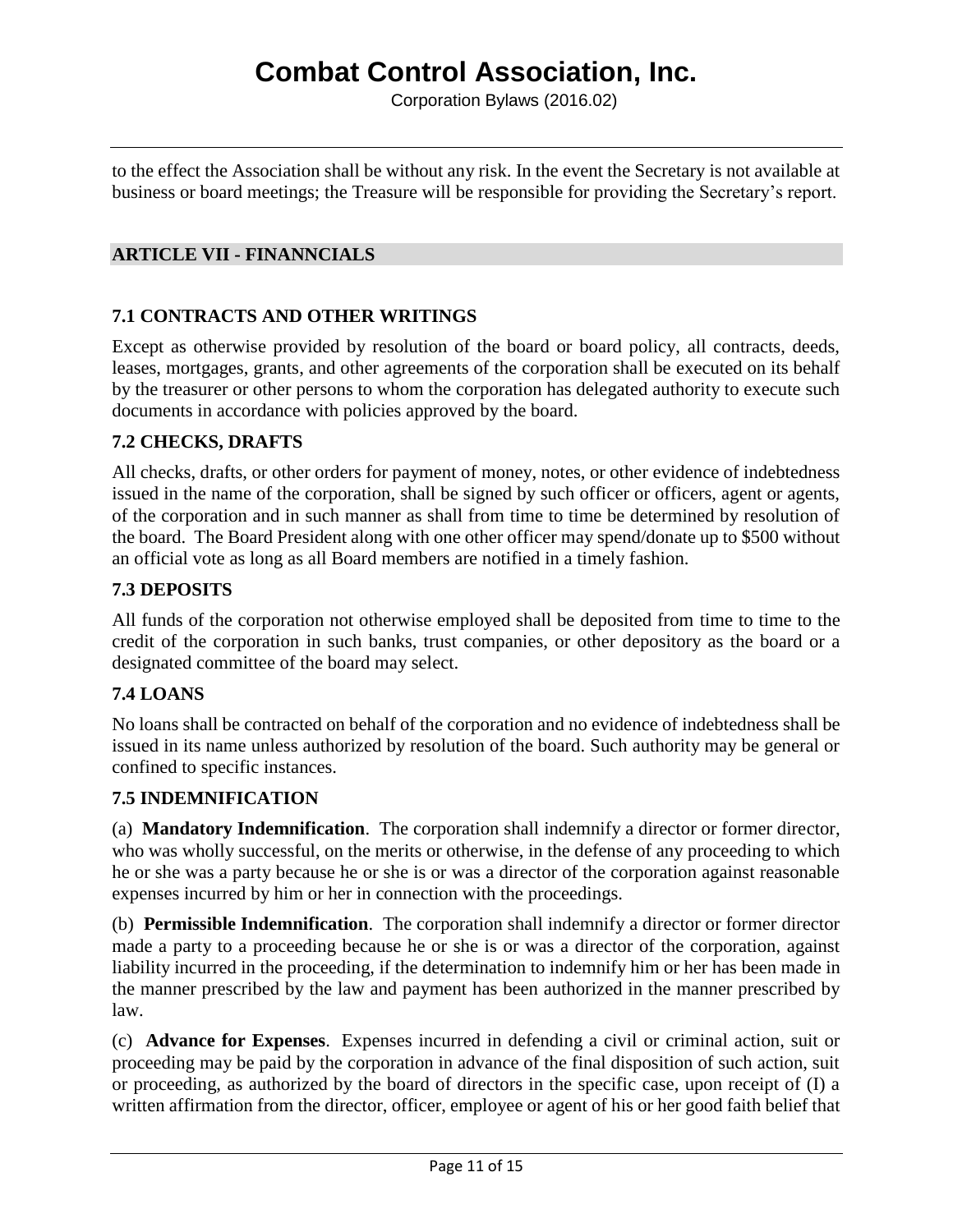Corporation Bylaws (2016.02)

he or she is entitled to indemnification as authorized in this article, and (II) an undertaking by or on behalf of the director, officer, employee or agent to repay such amount, unless it shall ultimately be determined that he or she is entitled to be indemnified by the corporation in these Bylaws.

(d) **Indemnification of Officers, Agents and Employees**. An officer of the corporation who is not a director is entitled to mandatory indemnification under this article to the same extent as a director. The corporation may also indemnify and advance expenses to an employee or agent of the corporation who is not a director, consistent with Montana Law and public policy, provided that such indemnification, and the scope of such indemnification, is set forth by the general or specific action of the board or by contract.

## **ARTICLE VIII - MISCELLANEOUS**

## **8.1 BOOKS AND RECORDS**

The corporation shall keep correct and complete books and records of account and shall keep minutes of the proceedings of all meetings of its board of directors, a record of all actions taken by board of directors without a meeting, and a record of all actions taken by committees of the board. In addition, the corporation shall keep a copy of the corporation's Articles of Incorporation and Bylaws as amended to date.

### **8.2 FISCAL YEAR**

The fiscal year of the corporation shall be from January 1 to December 31 of each year.

### **8.3 CONFLICT OF INTEREST**

The board shall adopt and periodically review a conflict of interest policy to protect the corporation's interest when it is contemplating any transaction or arrangement which may benefit any director, officer, employee, affiliate, or member of a committee with board-delegated powers.

## **8.4 NONDISCRIMINATION POLICY**

The officers, directors, committee members, employees, and persons served by this corporation shall be selected entirely on a nondiscriminatory basis with respect to age, sex, race, religion, national origin, and sexual orientation. It is the policy of The CCA not to discriminate on the basis of race, creed, ancestry, marital status, gender, sexual orientation, age, physical disability, veteran's status, political service or affiliation, color, religion, or national origin.

### **8.5 BYLAW AMENDMENT**

These Bylaws may be amended, altered, repealed, or restated by a vote of the majority of the board of directors then in office at a meeting of the Board, provided, however,

**(a)** that no amendment shall be made to these Bylaws which would cause the corporation to cease to qualify as an exempt corporation under Section 501(c)(3) of the Internal Revenue Code of 1986, or the corresponding section of any future Federal tax code; and,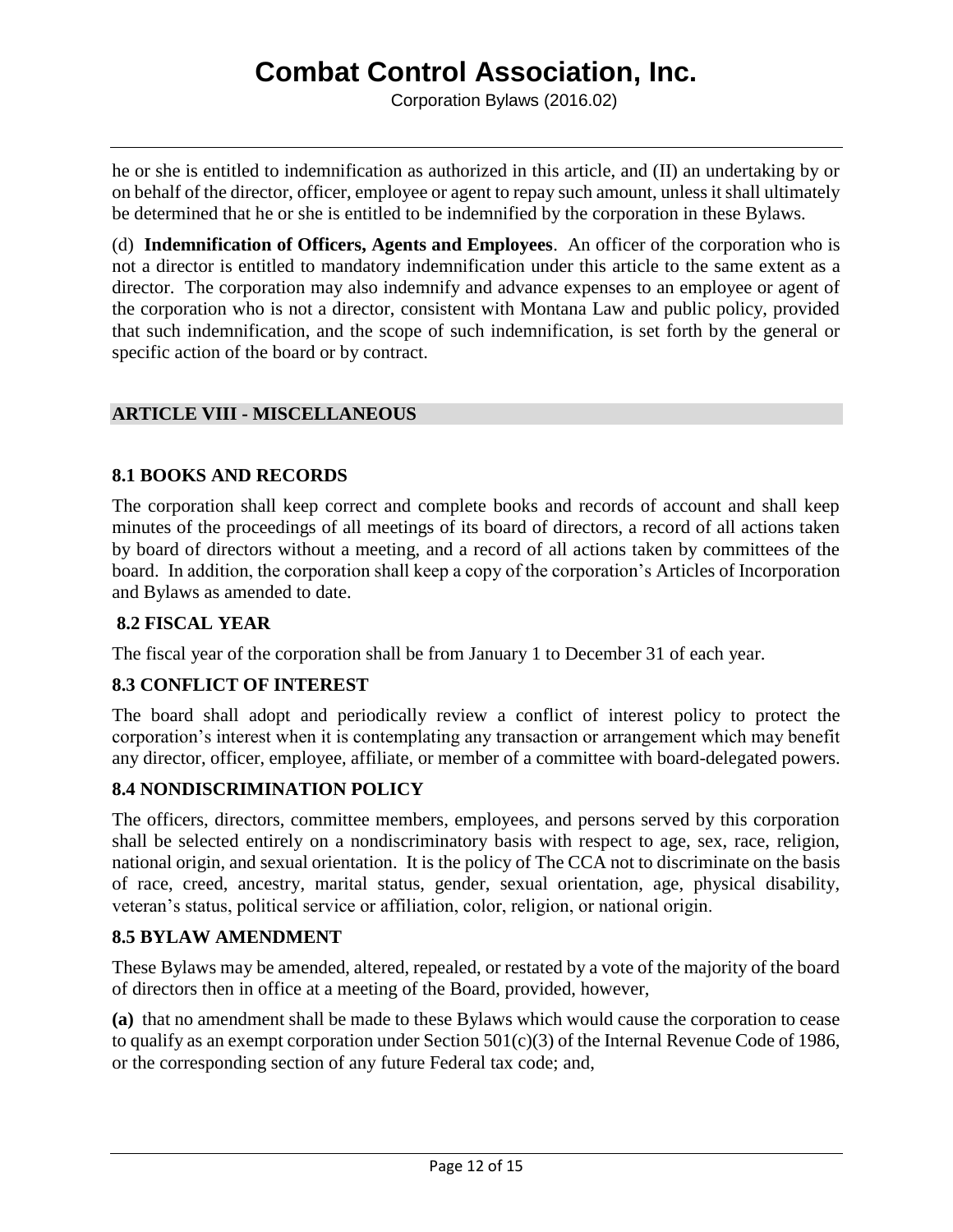Corporation Bylaws (2016.02)

**(b)** that an amendment does not affect the voting rights of directors. An amendment that does affect the voting rights of directors further requires ratification by a two-thirds vote of a quorum of directors at a Board meeting.

**(c)** that all amendments be consistent with the Articles of Incorporation, Florida State and United States Law.

# **ARTICLE IX - DOCUMENT RETENTION POLICY**

### **9.1 PURPOSE**

The purpose of this document retention policy is establishing standards for document integrity, retention, and destruction and to promote the proper treatment of The CCA records.

### **9.2 POLICY**

Records should not be kept if they are no longer needed for the operation of the business or required by law. Unnecessary records should be eliminated from the files.

(a) Corporate Documents. Corporate records include the corporation's Articles of Incorporation, By-Laws and IRS Forms 1023 and Application for Exemption. Corporate records should be retained permanently. IRS regulations require that the Form 1023 be available for public inspection upon request.

(b) Tax Records. Tax records include, but may not be limited to, documents concerning payroll, expenses, proof of contributions made by donors, accounting procedures, and other documents concerning the corporation's revenues. Tax records should be retained for at least seven years from the date of filing the applicable return.

(c) Employment Records/Personnel Records. State and federal statutes require the corporation to keep certain recruitment, employment and personnel information. The corporation should also keep personnel files that reflect performance reviews and any complaints brought against the corporation or individual employees under applicable state and federal statutes. The corporation should also keep in the employee's personnel file all final memoranda and correspondence reflecting performance reviews and actions taken by or against personnel. Employment applications should be retained for three years. Retirement and pension records should be kept permanently. Other employment and personnel records should be retained for seven years.

**(**d) Board and Board Committee Materials. Meeting minutes should be retained in perpetuity in the corporation's minute book. A clean copy of all other Board and Board Committee materials should be kept for no less than three years by the corporation.

(e) Banking and Accounting. Accounts payable ledgers and schedules should be kept for seven years. Bank reconciliations, bank statements, deposit slips and checks (unless for important payments and purchases) should be kept for three years. Any inventories of products, materials, and supplies and any invoices should be kept for seven years.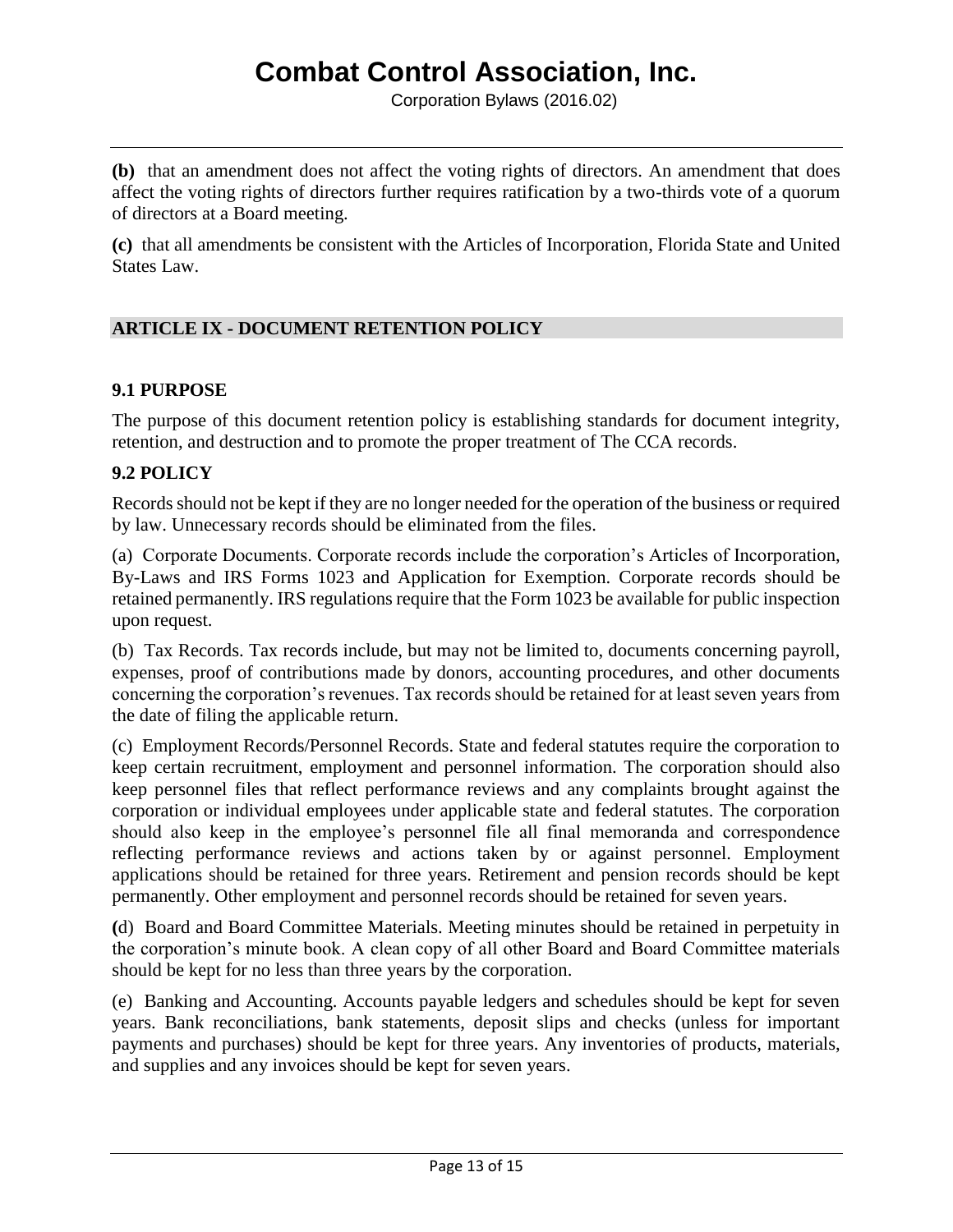(f) Insurance. Expired insurance policies, insurance records, accident reports, claims, etc. should be kept permanently.

(g) Audit Records. External audit reports should be kept permanently. Internal audit reports should be kept for three years.

(h) Electronic Mail. E-mail that needs to be saved should be either:

- (i) printed in hard copy and kept in the appropriate file; or
- (ii) downloaded to a computer file and kept electronically or on disk as a separate file. The retention period depends upon the subject matter of the e-mail, as covered elsewhere in this policy.

### **ARTICLE X - Transparency and Accountability**

### **10.1 PURPOSE**

By making full and accurate information about its mission, activities, finances, and governance publicly available, The CCA practices and encourages transparency and accountability to the general public. This policy will:

(a) indicate which documents and materials produced by the corporation are presumptively open to staff and/or the public

(b) indicate which documents and materials produced by the corporation are presumptively closed to staff and/or the public

(c) specify the procedures whereby the open/closed status of documents and materials can be altered.

The details of this policy are as follow:

### **10.2 BOARD**

(a) All board deliberations shall be open to the public except where the board passes a motion to make any specific portion confidential.

(b) All board minutes shall be open to the public once accepted by the board, except where the board passes a motion to make any specific portion confidential.

(c) All papers and materials considered by the board shall be open to the public following the meeting at which they are considered, except where the board passes a motion to make any specific paper or material confidential.

### **10.3 STAFF RECORDS**

(a) All staff records shall be available for consultation by the staff member concerned or by their legal representatives.

(b) No staff records shall be made available to any person outside the corporation except the authorized governmental agencies.